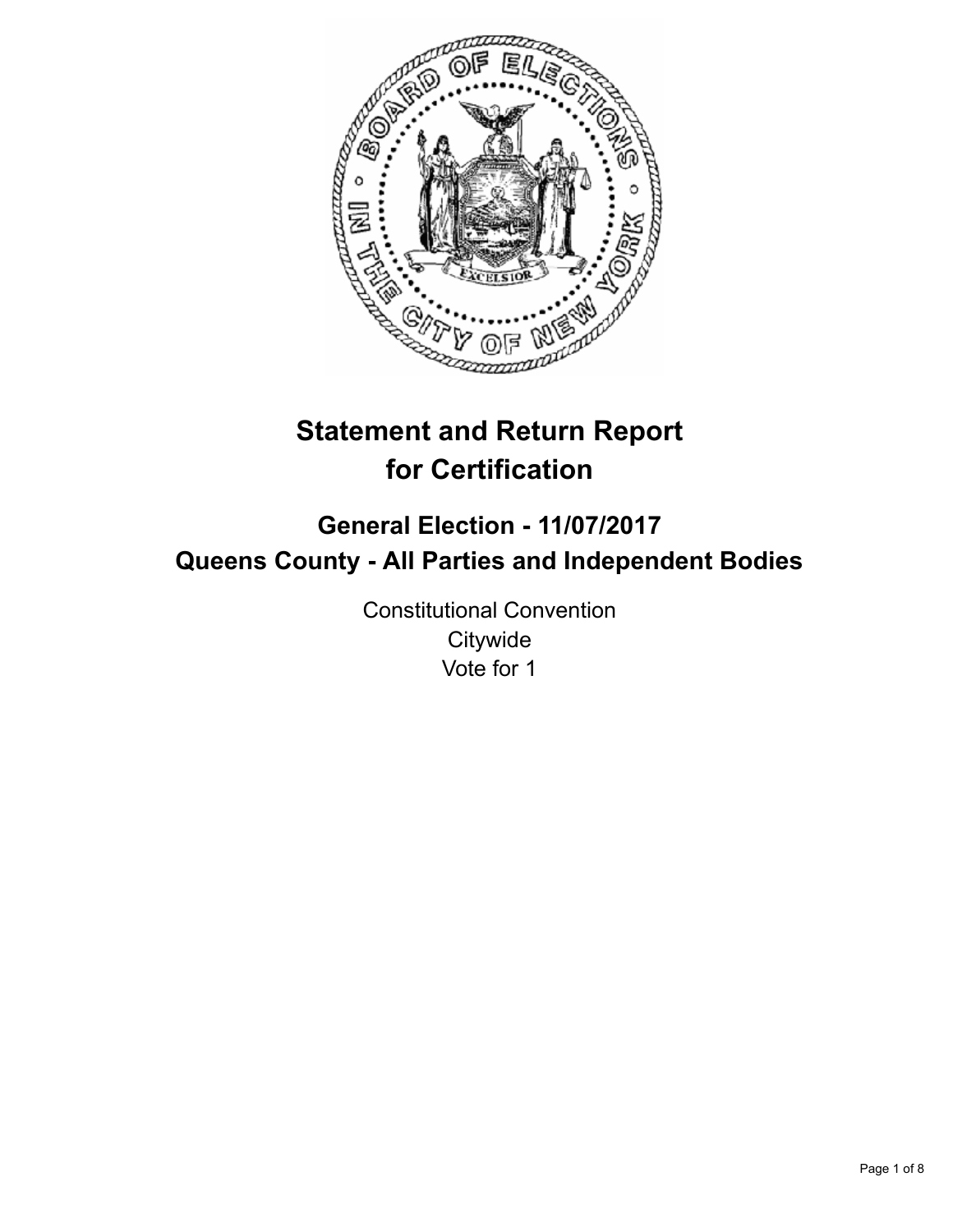

| PUBLIC COUNTER                                           | 21,484   |
|----------------------------------------------------------|----------|
| <b>MANUALLY COUNTED EMERGENCY</b>                        | $\Omega$ |
| <b>ABSENTEE / MILITARY</b>                               | 895      |
| <b>AFFIDAVIT</b>                                         | 217      |
| <b>Total Ballots</b>                                     | 22,596   |
| Less - Inapplicable Federal/Special Presidential Ballots | $\Omega$ |
| <b>Total Applicable Ballots</b>                          | 22,596   |
| <b>YES</b>                                               | 2,872    |
| <b>NO</b>                                                | 18,169   |
| <b>Total Votes</b>                                       | 21,041   |
| Unrecorded                                               | 1.555    |

#### **Assembly District 24**

| <b>PUBLIC COUNTER</b>                                    | 14,858 |
|----------------------------------------------------------|--------|
| <b>MANUALLY COUNTED EMERGENCY</b>                        | 0      |
| ABSENTEE / MILITARY                                      | 497    |
| <b>AFFIDAVIT</b>                                         | 118    |
| <b>Total Ballots</b>                                     | 15,473 |
| Less - Inapplicable Federal/Special Presidential Ballots | 0      |
| <b>Total Applicable Ballots</b>                          | 15,473 |
| <b>YES</b>                                               | 2,954  |
| <b>NO</b>                                                | 10,750 |
| <b>Total Votes</b>                                       | 13,704 |
| Unrecorded                                               | 1.769  |

| <b>PUBLIC COUNTER</b>                                    | 13,277 |
|----------------------------------------------------------|--------|
| <b>MANUALLY COUNTED EMERGENCY</b>                        |        |
| ABSENTEE / MILITARY                                      | 366    |
| AFFIDAVIT                                                | 69     |
| <b>Total Ballots</b>                                     | 13,713 |
| Less - Inapplicable Federal/Special Presidential Ballots | 0      |
| <b>Total Applicable Ballots</b>                          | 13,713 |
| <b>YES</b>                                               | 2,709  |
| <b>NO</b>                                                | 9,456  |
| <b>Total Votes</b>                                       | 12,165 |
| Unrecorded                                               | 1.548  |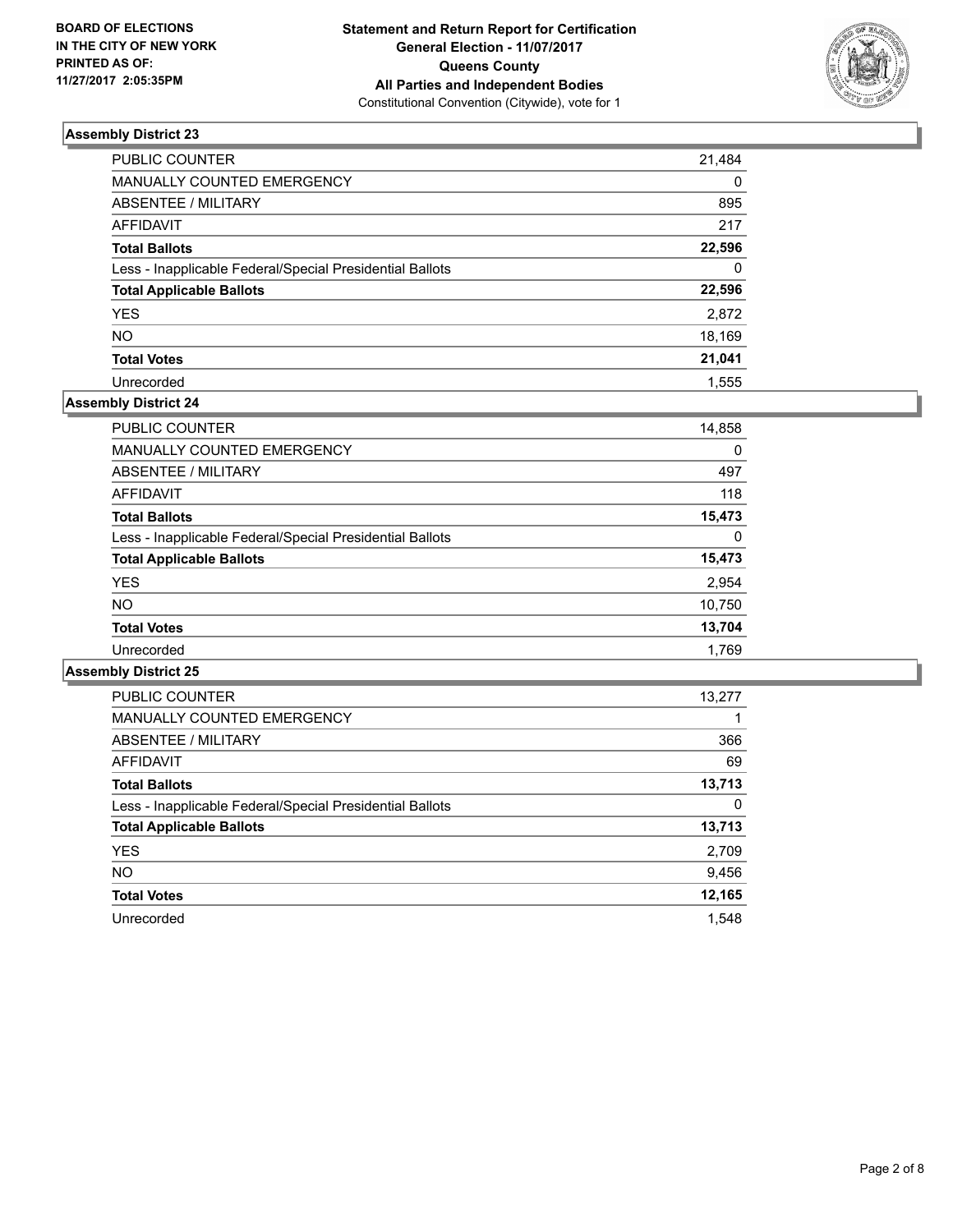

| PUBLIC COUNTER                                           | 23,361   |
|----------------------------------------------------------|----------|
| <b>MANUALLY COUNTED EMERGENCY</b>                        | 0        |
| <b>ABSENTEE / MILITARY</b>                               | 843      |
| <b>AFFIDAVIT</b>                                         | 175      |
| <b>Total Ballots</b>                                     | 24,379   |
| Less - Inapplicable Federal/Special Presidential Ballots | $\Omega$ |
| <b>Total Applicable Ballots</b>                          | 24,379   |
| <b>YES</b>                                               | 3,978    |
| <b>NO</b>                                                | 18,784   |
| <b>Total Votes</b>                                       | 22,762   |
| Unrecorded                                               | 1.617    |

## **Assembly District 27**

| 14,492 |
|--------|
| 2      |
| 541    |
| 176    |
| 15,211 |
| 0      |
| 15,211 |
| 2,824  |
| 10,950 |
| 13,774 |
| 1,437  |
|        |

| <b>PUBLIC COUNTER</b>                                    | 19,053 |
|----------------------------------------------------------|--------|
| <b>MANUALLY COUNTED EMERGENCY</b>                        | 0      |
| <b>ABSENTEE / MILITARY</b>                               | 699    |
| <b>AFFIDAVIT</b>                                         | 176    |
| <b>Total Ballots</b>                                     | 19,928 |
| Less - Inapplicable Federal/Special Presidential Ballots | 0      |
| <b>Total Applicable Ballots</b>                          | 19,928 |
| <b>YES</b>                                               | 3,848  |
| NO.                                                      | 14,550 |
| <b>Total Votes</b>                                       | 18,398 |
| Unrecorded                                               | 1.530  |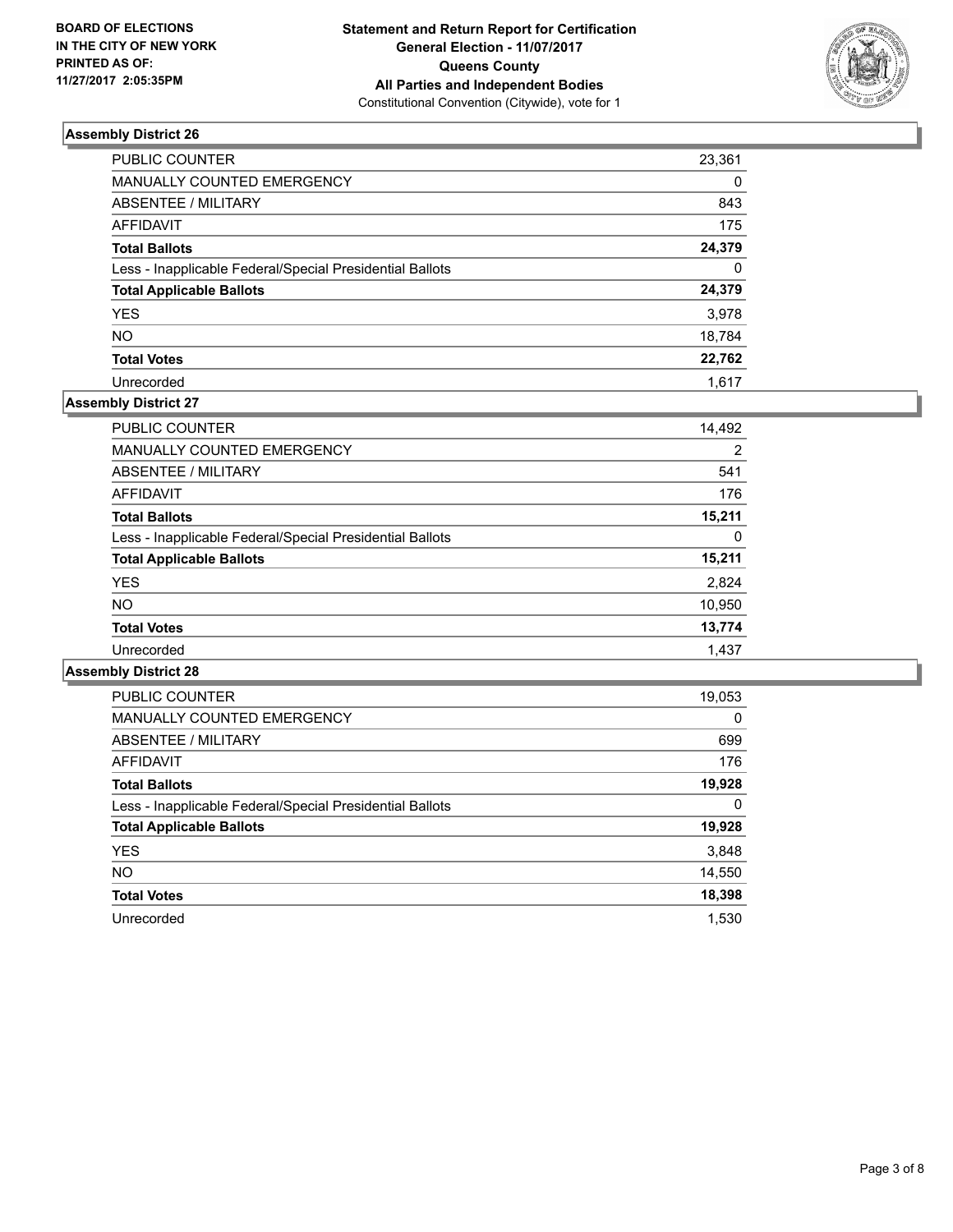

| PUBLIC COUNTER                                           | 18,702   |
|----------------------------------------------------------|----------|
| MANUALLY COUNTED EMERGENCY                               | $\Omega$ |
| <b>ABSENTEE / MILITARY</b>                               | 467      |
| <b>AFFIDAVIT</b>                                         | 172      |
| <b>Total Ballots</b>                                     | 19,341   |
| Less - Inapplicable Federal/Special Presidential Ballots | $\Omega$ |
| <b>Total Applicable Ballots</b>                          | 19,341   |
| <b>YES</b>                                               | 2,875    |
| <b>NO</b>                                                | 15,004   |
| <b>Total Votes</b>                                       | 17,879   |
| Unrecorded                                               | 1.462    |

## **Assembly District 30**

| <b>PUBLIC COUNTER</b>                                    | 17,607 |
|----------------------------------------------------------|--------|
| <b>MANUALLY COUNTED EMERGENCY</b>                        | 0      |
| ABSENTEE / MILITARY                                      | 482    |
| AFFIDAVIT                                                | 133    |
| <b>Total Ballots</b>                                     | 18.222 |
| Less - Inapplicable Federal/Special Presidential Ballots | 0      |
| <b>Total Applicable Ballots</b>                          | 18,222 |
| <b>YES</b>                                               | 3,491  |
| <b>NO</b>                                                | 12,757 |
| <b>Total Votes</b>                                       | 16,248 |
| Unrecorded                                               | 1.974  |

| <b>PUBLIC COUNTER</b>                                    | 12,442 |
|----------------------------------------------------------|--------|
| <b>MANUALLY COUNTED EMERGENCY</b>                        |        |
| <b>ABSENTEE / MILITARY</b>                               | 320    |
| AFFIDAVIT                                                | 150    |
| <b>Total Ballots</b>                                     | 12,913 |
| Less - Inapplicable Federal/Special Presidential Ballots | 0      |
| <b>Total Applicable Ballots</b>                          | 12,913 |
| <b>YES</b>                                               | 2,336  |
| NO.                                                      | 9,496  |
| <b>Total Votes</b>                                       | 11,832 |
| Unrecorded                                               | 1.081  |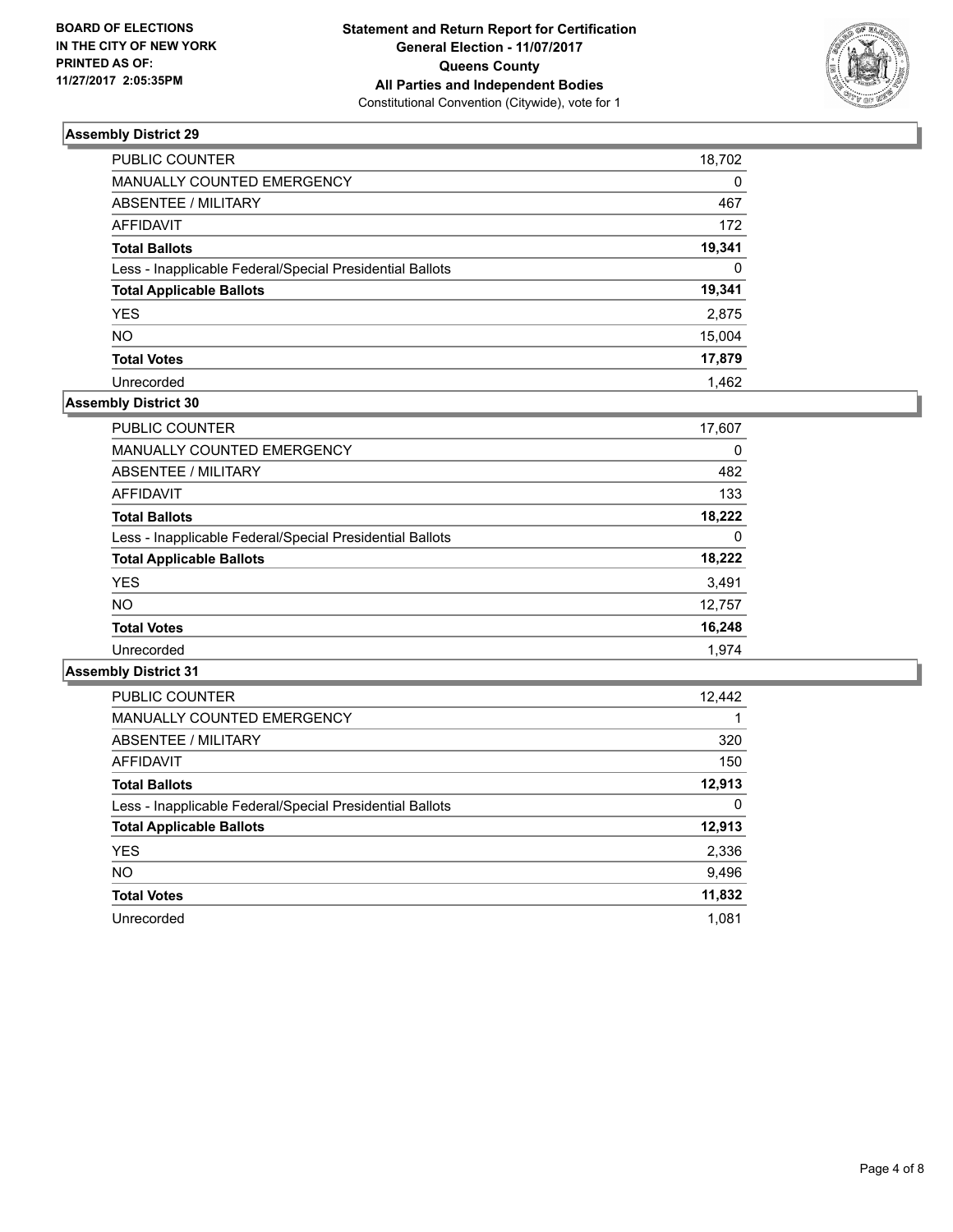

| PUBLIC COUNTER                                           | 17,110   |
|----------------------------------------------------------|----------|
| <b>MANUALLY COUNTED EMERGENCY</b>                        | 0        |
| <b>ABSENTEE / MILITARY</b>                               | 434      |
| <b>AFFIDAVIT</b>                                         | 168      |
| <b>Total Ballots</b>                                     | 17,712   |
| Less - Inapplicable Federal/Special Presidential Ballots | $\Omega$ |
| <b>Total Applicable Ballots</b>                          | 17,712   |
| <b>YES</b>                                               | 2,632    |
| <b>NO</b>                                                | 13,777   |
| <b>Total Votes</b>                                       | 16,409   |
| Unrecorded                                               | 1.303    |

#### **Assembly District 33**

| <b>PUBLIC COUNTER</b>                                    | 21,009 |
|----------------------------------------------------------|--------|
| <b>MANUALLY COUNTED EMERGENCY</b>                        | 6      |
| ABSENTEE / MILITARY                                      | 473    |
| <b>AFFIDAVIT</b>                                         | 173    |
| <b>Total Ballots</b>                                     | 21,661 |
| Less - Inapplicable Federal/Special Presidential Ballots | 0      |
| <b>Total Applicable Ballots</b>                          | 21,661 |
| <b>YES</b>                                               | 3,152  |
| <b>NO</b>                                                | 17,037 |
| <b>Total Votes</b>                                       | 20,189 |
| Unrecorded                                               | 1.472  |

| <b>PUBLIC COUNTER</b>                                    | 10,767 |
|----------------------------------------------------------|--------|
| <b>MANUALLY COUNTED EMERGENCY</b>                        | 0      |
| <b>ABSENTEE / MILITARY</b>                               | 261    |
| <b>AFFIDAVIT</b>                                         | 124    |
| <b>Total Ballots</b>                                     | 11,152 |
| Less - Inapplicable Federal/Special Presidential Ballots | 0      |
| <b>Total Applicable Ballots</b>                          | 11,152 |
| <b>YES</b>                                               | 2,610  |
| <b>NO</b>                                                | 6,680  |
| <b>Total Votes</b>                                       | 9,290  |
| Unrecorded                                               | 1.862  |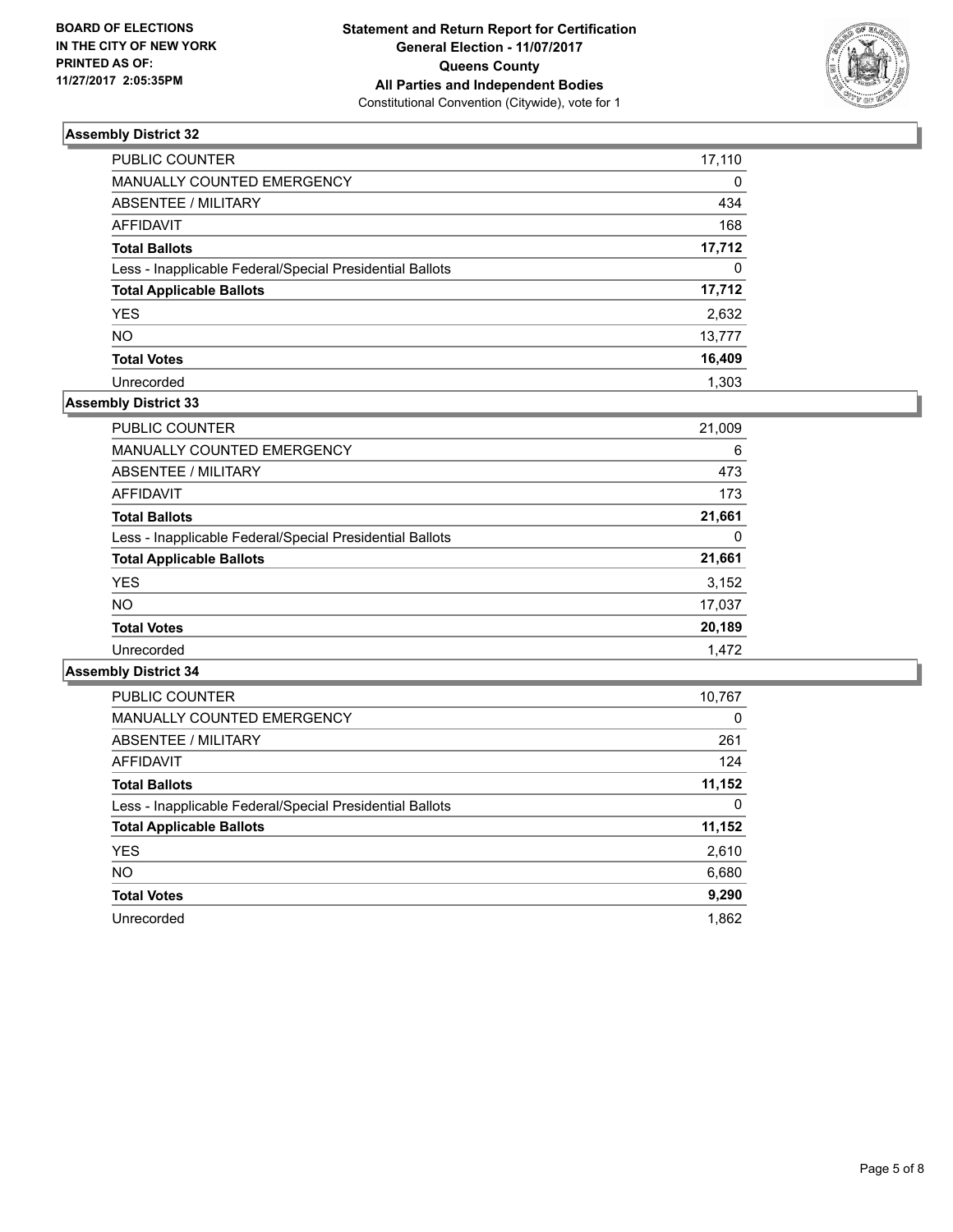

| PUBLIC COUNTER                                           | 9,131    |
|----------------------------------------------------------|----------|
| <b>MANUALLY COUNTED EMERGENCY</b>                        | 0        |
| <b>ABSENTEE / MILITARY</b>                               | 371      |
| <b>AFFIDAVIT</b>                                         | 70       |
| <b>Total Ballots</b>                                     | 9,572    |
| Less - Inapplicable Federal/Special Presidential Ballots | $\Omega$ |
| <b>Total Applicable Ballots</b>                          | 9,572    |
| <b>YES</b>                                               | 2,121    |
| <b>NO</b>                                                | 5,889    |
| <b>Total Votes</b>                                       | 8,010    |
| Unrecorded                                               | 1.562    |

## **Assembly District 36**

| <b>PUBLIC COUNTER</b>                                    | 18,085 |
|----------------------------------------------------------|--------|
| MANUALLY COUNTED EMERGENCY                               | 0      |
| ABSENTEE / MILITARY                                      | 311    |
| AFFIDAVIT                                                | 258    |
| <b>Total Ballots</b>                                     | 18,654 |
| Less - Inapplicable Federal/Special Presidential Ballots | 0      |
| <b>Total Applicable Ballots</b>                          | 18,654 |
| <b>YES</b>                                               | 4,071  |
| <b>NO</b>                                                | 12,572 |
| <b>Total Votes</b>                                       | 16,643 |
| Unrecorded                                               | 2,011  |

| <b>PUBLIC COUNTER</b>                                    | 15,803 |
|----------------------------------------------------------|--------|
| <b>MANUALLY COUNTED EMERGENCY</b>                        | 6      |
| <b>ABSENTEE / MILITARY</b>                               | 272    |
| <b>AFFIDAVIT</b>                                         | 227    |
| <b>Total Ballots</b>                                     | 16,308 |
| Less - Inapplicable Federal/Special Presidential Ballots | 0      |
| <b>Total Applicable Ballots</b>                          | 16,308 |
| <b>YES</b>                                               | 4,003  |
| <b>NO</b>                                                | 10,515 |
| <b>Total Votes</b>                                       | 14,518 |
| Unrecorded                                               | 1.790  |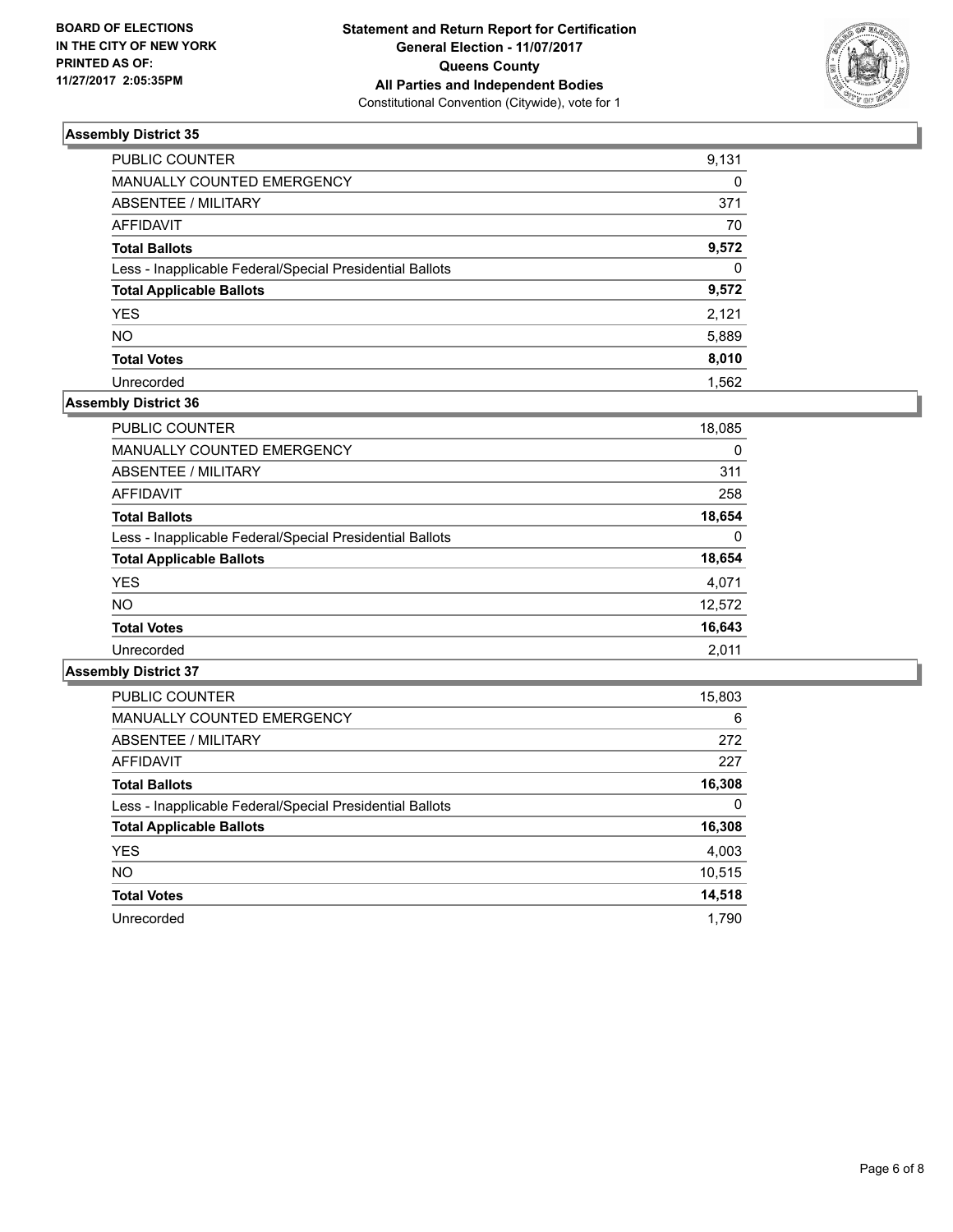

| PUBLIC COUNTER                                           | 10,926   |
|----------------------------------------------------------|----------|
| MANUALLY COUNTED EMERGENCY                               | 0        |
| ABSENTEE / MILITARY                                      | 194      |
| AFFIDAVIT                                                | 150      |
| <b>Total Ballots</b>                                     | 11,270   |
| Less - Inapplicable Federal/Special Presidential Ballots | $\Omega$ |
| <b>Total Applicable Ballots</b>                          | 11,270   |
| YES.                                                     | 2,325    |
| NΟ                                                       | 7,642    |
| <b>Total Votes</b>                                       | 9,967    |
| Unrecorded                                               | 1.303    |

## **Assembly District 39**

| PUBLIC COUNTER                                           | 7,789 |
|----------------------------------------------------------|-------|
| <b>MANUALLY COUNTED EMERGENCY</b>                        | 0     |
| ABSENTEE / MILITARY                                      | 129   |
| <b>AFFIDAVIT</b>                                         | 84    |
| <b>Total Ballots</b>                                     | 8.002 |
| Less - Inapplicable Federal/Special Presidential Ballots | 0     |
| <b>Total Applicable Ballots</b>                          | 8,002 |
| <b>YES</b>                                               | 2,221 |
| <b>NO</b>                                                | 4,339 |
| <b>Total Votes</b>                                       | 6,560 |
| Unrecorded                                               | 1.442 |

| <b>PUBLIC COUNTER</b>                                    | 9,647  |
|----------------------------------------------------------|--------|
| <b>MANUALLY COUNTED EMERGENCY</b>                        | 0      |
| ABSENTEE / MILITARY                                      | 309    |
| <b>AFFIDAVIT</b>                                         | 67     |
| <b>Total Ballots</b>                                     | 10,023 |
| Less - Inapplicable Federal/Special Presidential Ballots | 0      |
| <b>Total Applicable Ballots</b>                          | 10,023 |
| <b>YES</b>                                               | 2,172  |
| NO.                                                      | 5,959  |
| <b>Total Votes</b>                                       | 8,131  |
| Unrecorded                                               | 1.892  |